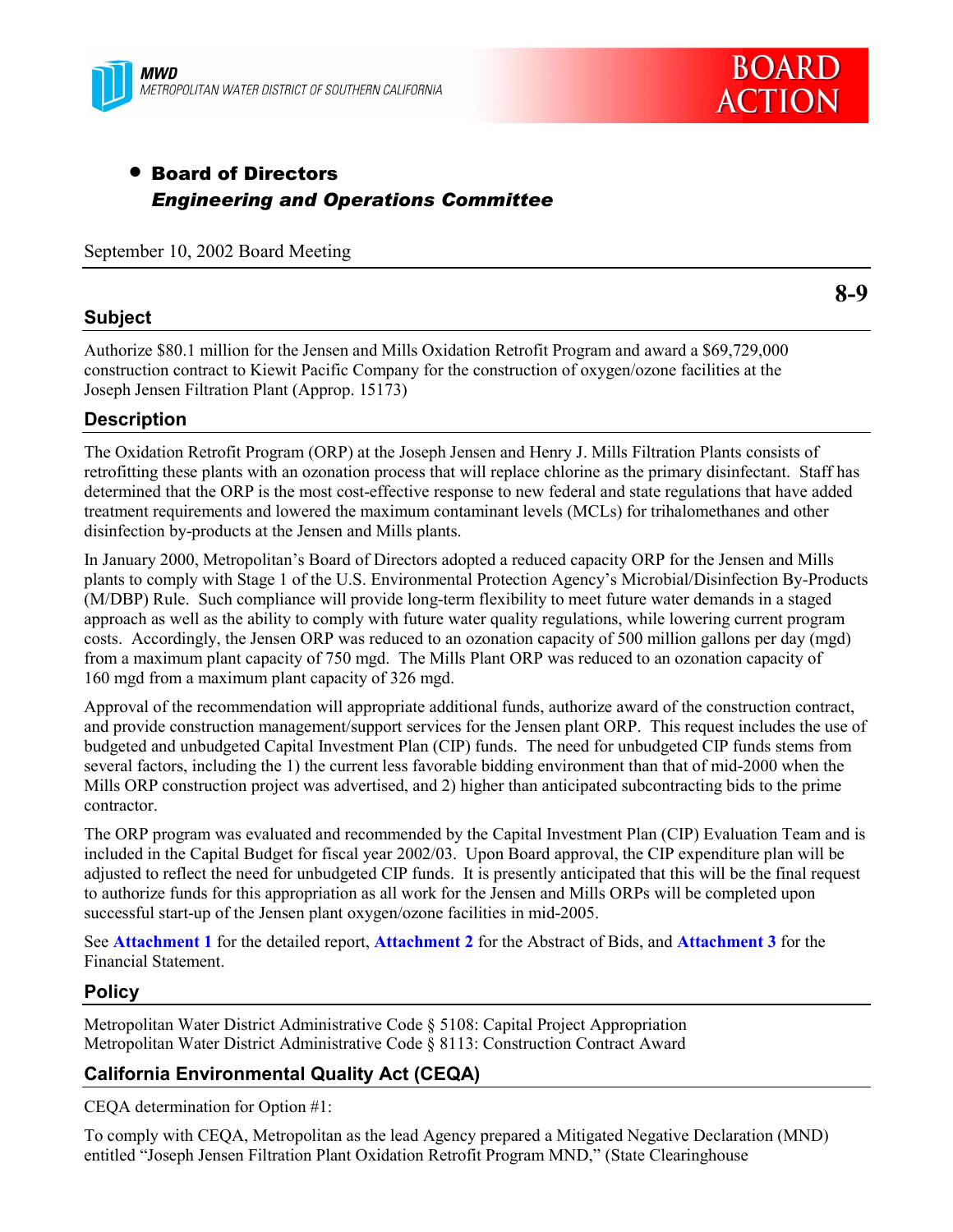No. 1994061002). The MND was distributed for a 30-day public review period that began on May 31, 1994, and ended on June 29, 1994. Board adoption of the MND and the mitigation monitoring and reporting program (MMRP), along with approval of the Jensen ORP, occurred on August 19, 1994. Based on the Board's previous approval of the environmental documentation, the proposed actions contained in this board letter fully comply with CEQA and the State CEQA Guidelines. As such, no further environmental documentation is necessary for the Board to act on with respect to the two proposed actions, i.e., the funding and construction of the Jensen ORP.

The CEQA determination is: Determine that the proposed actions relating to the Jensen plant ORP have been previously addressed in the adopted 1994 MND and its MMRP, and that no further environmental analysis or documentation is required.

CEQA determination for Option #2:

None required

### **Board Options/Fiscal Impacts**

#### **Option #1**

- Adopt the CEQA determination and
	- a. Appropriate \$80.1 million in budgeted and unbudgeted CIP funds.
	- b. Award a competitively bid contract in the amount of \$69,729,000 for the construction of oxygen/ozone facilities as part of the Jensen plant ORP.

**Fiscal Impact:** \$80.1 million in budgeted and unbudgeted CIP funds under Appropriation 15173:

- \$63.98 million of budgeted CIP funds
- \$16.12 million of unbudgeted CIP funds.

#### **Option #2**

Reject all bids for construction of the Jensen ORP facilities and rebid the project in an attempt to obtain a more favorable bid.

**Fiscal Impact:** Rebidding the construction package would have an unknown impact on project costs and may jeopardize Metropolitanís ability to have the Jensen ORP facilities in operation by the regulatory on-line date of June 30, 2005.

#### **Staff Recommendation**

Option #1

 $U_{\lambda}$ 8/15/2002 *Roy Wolfe Date*

*Manager, Corporate Resources*

8/22/2002 su

*Ronald R. Gastelum*

*Date*

*Chief Executive Officer*

**Attachment 1 - Detailed Report** 

Attachment 2 - Abstract of Bids Received August 2, 2002, at 2:00 p.m.

#### **Attachment 3 – Financial Statement for Jensen and Mills Oxidation Retrofit Program**

BLA #1889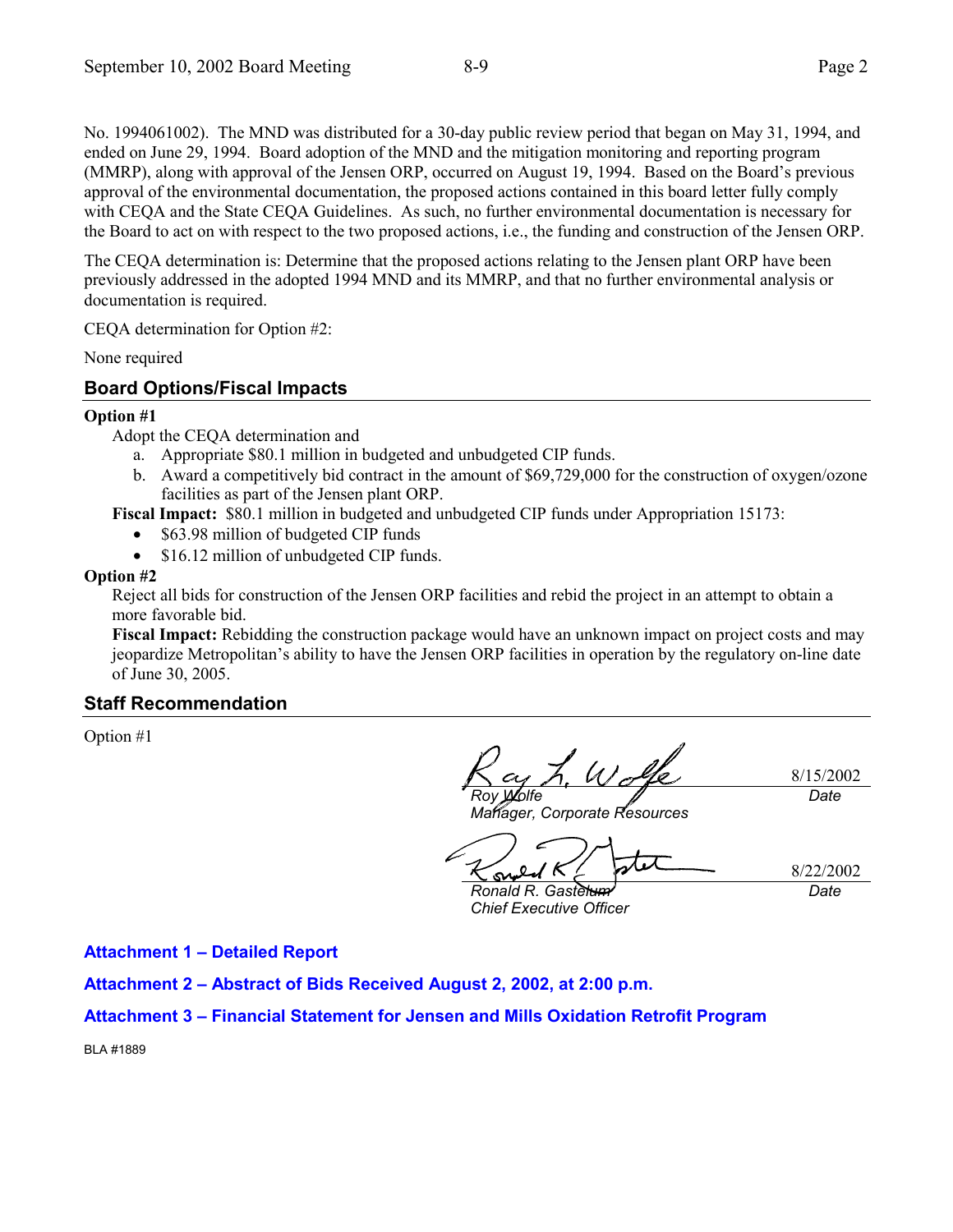## **Detailed Report**

#### *Background*

In December 1998, the U.S. Environmental Protection Agency promulgated Stage 1 of the Microbial/Disinfection By-Product (M/DBP) Rule. The Rule includes two components: (1) new and reduced Maximum Contaminant Levels (MCLs) for disinfection by-products including trihalomethanes, and (2) implementation of required treatment techniques, such as ozone, for many surface waters. The two plants that will be affected by Stage 1 of the Rule are the Jensen and Mills plants because they treat 100 percent State project water (SPW), which forms greater levels of disinfection by-products with chlorine disinfection than does Colorado River water (CRW). Staff has evaluated several alternatives for complying with the Rule, and has determined that installation of ozone at the Jensen and Mills plants is the most cost-effective method for Metropolitan to achieve the requirements of the M/DBP rule while maintaining control over taste-and-odor compounds. Other alternatives that were extensively evaluated, in conjunction with a member agency workgroup, included granular activated carbon and enhanced coagulation.

The Oxidation Retrofit Program (ORP) consists of retrofitting Metropolitan's filtration plants with an ozonation process so that ozone will replace chlorine as the primary disinfectant in the treatment process at the Joseph Jensen and Henry J. Mills Filtration Plants. In March 1997, the Board directed the General Manager to proceed with the final design of ozone facilities at the Mills and Jensen plants, with scheduled on-line dates of early 2003 and late 2004, respectively, consistent with the Board's continuing commitment to public health and water quality. The treatment technique component of Stage 1 needs to be implemented by June 2005, while compliance with the new MCLs must be achieved by January 2002. In January 2002, the board-approved Action No. 8 to Appropriation No. 15173 to increase funding to \$133.12 million to finance the design and to award a contract for Service Center Demolition and Reclaimed Washwater Line Installation at the Jensen plant.

In January 2000, the Board directed staff to reduce the ozone treatment capacity of the ORP facilities at the Jensen and Mills plants to more closely match the revised flow projections of 500 mgd and 160 mgd, respectively, at each plant.

*Impact of Future Regulations.* Recently, negotiators agreed upon treatment rules for a second set of M/DBP regulations (Stage 2). These rules are scheduled to be promulgated in late 2003 with compliance required three to eight years after promulgation depending on the California Department of Health Services input and the need to construct capital facilities. Implementing ozone now at Jensen and Mills is also compatible with the proposed Stage 2 agreement. Staff is evaluating the impact of these proposed Stage 2 regulations on Metropolitanís other plants (the Diemer, Skinner and Weymouth plants) that treat a blend of SPW and CRW, and has initiated preliminary design activities.

*Project Description.* The scope of the construction contract to be awarded with this action consists of all necessary work to retrofit the existing Jensen plant to treat water with an ozone disinfection system. The contract work includes constructing buildings and water-bearing structures, constructing new chemical storage and feed facilities, modifying plant conduits and pipelines, installing Metropolitan-furnished oxygen/ozone equipment, and adding and modifying plant utilities and appurtenances.

A portion of the contract funding authority was previously authorized by the Board in August 2001 under Appropriation 15371 for the construction of ferric chloride tank farm facilities at the Jensen plant. At that time, staff recommended that the permanent ferric chloride tank farm facilities be constructed with the competitively bid Jensen ORP general construction contract due to site restrictions, overlapping work areas, and overlapping construction schedules. In accordance with this recommendation, approximately \$3.1 million of the work under this contract will be charged to Appropriation 15371 for the ferric chloride tank farm construction. Of the total contract award of \$69,729,000 included under the present action, \$66,629,000 will be funded under Appropriation 15173 as shown in Attachment 3, while \$3.1 million has already been authorized under Appropriation 15371, as noted above.

The present action authorizes all required services to complete the ORP work at the Jensen plant, including construction management and inspection, Metropolitan forces construction, control system programming,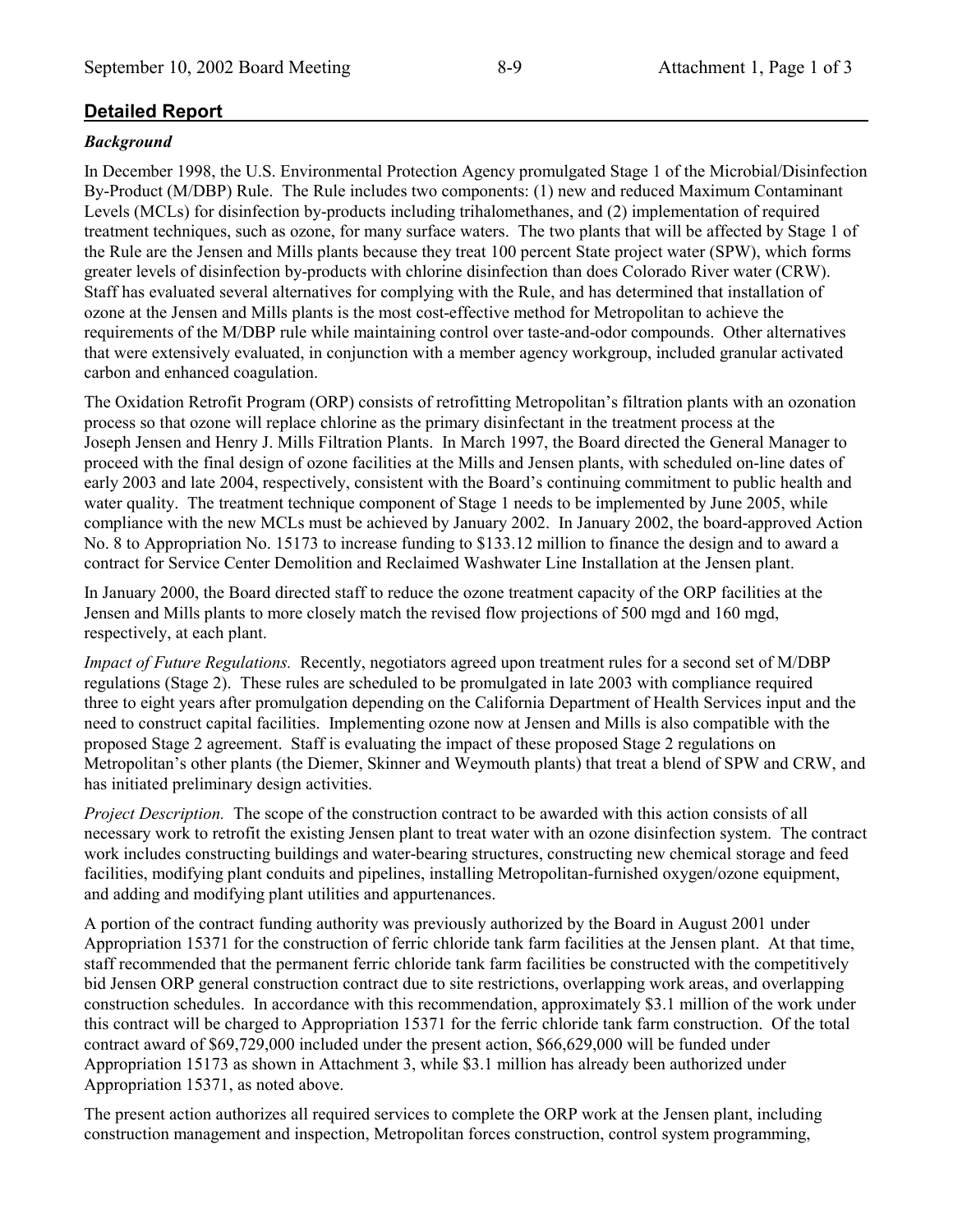purchase of specialized materials including ozone gas diffusers, and other support services.For the Jensen ORP project, the ratio of construction management and inspection costs to the project's overall construction cost is approximately 11 percent.

#### *Bids Received*

Four (4) bids were received and opened on August 2, 2002 under Specifications No. 1351, as amended, for the Jensen ORP project. The subject bids are shown on the attached bid abstract in Attachment 2**.** The low bid of Kiewit Pacific in the amount of \$69,729,000 complies with the requirements of the specifications and is \$43,000 below the next highest bidder and \$9,029,000 above the Engineer's Estimate. Staff has reviewed the Engineer's Estimate with the apparent low bidder to identify the reason for the discrepancy. At this time, it appears that the discrepancy is primarily caused by two factors: (1) the high unit cost of structural concrete, and (2) higher than expected subcontracting bids to the prime contractor. Structural concrete will be utilized for the facilities' most complicated structures, including the ozone building, ozone contactors and water-bearing conduits. The apparent low bidder's recent experience with two large ozone projects is that the unit cost to place and cure high-strength ozone-resistant concrete was much higher on those jobs than for more conventional structures. A reduced number of competitive subcontracting bids also affected the prime contractor bids for the project. Following the bid opening, staff determined that in the areas of electrical work, instrumentation and controls, stainless steel piping, specialty valves, large diameter piping, railroad track installation, paving, and heating ventilating and air conditioning, a limited number of subcontractors (in many instances only one) submitted bids to prime contractors. While Metropolitan received competitive bids from four prime contractors for the Jensen plant ORP, the limited number of subcontractor bids to the primes led to higher-than-expected construction bids for the overall project.

Staff believes that the lowest responsive bid fairly and accurately reflects the work that is required for this project, and it is recommended that a contract be awarded to Kiewit Pacific in the amount of \$69,729,000.

#### *Program Estimate*

In January 2000, the program estimate for the Jensen and Mills ORP was reduced from \$263.0 million to reflect up-to-date construction costs based on bids received for the Mills ORP project, and to reflect the board-approved reduction in ozone treatment capacities. The current fiscal year program estimate for the Jensen and Mills ORP is \$197.1 million. This action will increase the program estimate to \$213.22 million. The recommended revision of the program estimate will require the utilization of \$16.12 million in unbudgeted CIP funds. Staff anticipates that this will be the final board action to authorize funds for the appropriation.

Upon review, it has been determined that the need to utilize unbudgeted CIP funds stems from two primary contributing factors: (1) there has been a less favorable bidding environment than Metropolitan experienced in mid-2000 when the Mills ORP construction project was advertised, resulting in higher unit costs for the Jensen ORP work than were received for the Mills ORP; and (2) the relative timing of development of the fiscal year 2002/2003 CIP budget versus availability of final Engineerís Estimate for the Jensen ORP project.

To develop the overall Jensen and Mills ORP program estimate, staff utilized cost information from the actual bids received for the Mills ORP. This methodology allowed staff to reduce the previous total program estimate based on actual historical costs, and to project a probable range of construction costs for the Jensen Plant ORP. Since Metropolitan awarded the Mills ORP for approximately \$29 million in 2000, several other ozone projects have commenced in the Western United States. Staff has been monitoring the progress of these non-Metropolitan projects and has determined that several of the projects have suffered a variety of significant design and construction problems. Staff concludes that prime contractors may now be bidding ozone-related projects in a more cautious and conservative manner than when Metropolitan received the Mills ORP bids two years ago.

A second factor leading to utilization of unbudgeted CIP funds stems from the timing of completion of the Jensen ORP final design and the Engineer's Estimate, relative to the formulation of the fiscal year 2002/2003 CIP budget. The final design of the Jensen ORP was completed in May 2002 and the Engineer's Estimate was completed in early July 2002. Up until July 2002, staff had extrapolated costs and escalated bid results for similar ozone work at the Mills Plant as the basis for estimating the Jensen Plant ORP construction costs, as well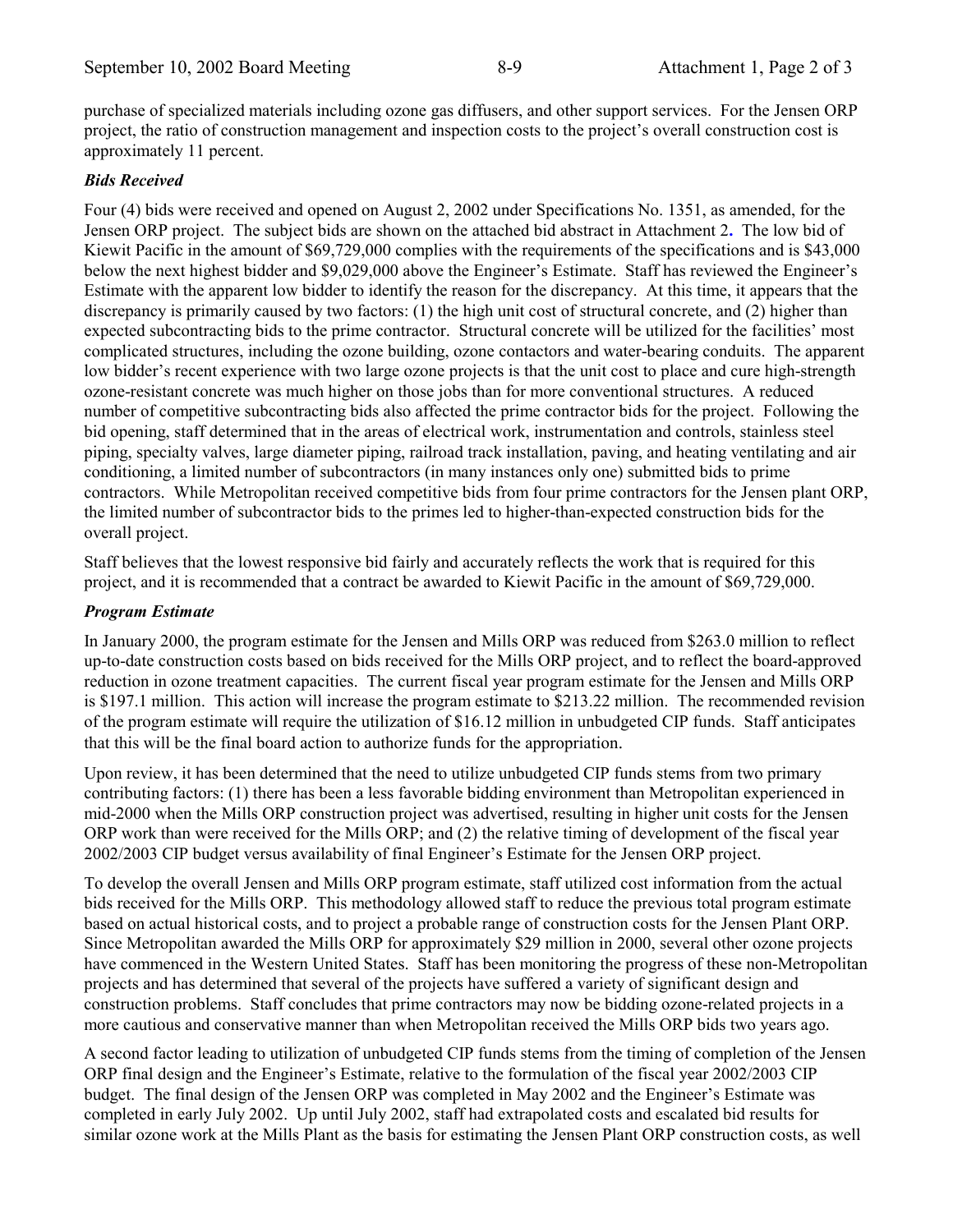as the overall program estimate of \$197.1 million. Consequently, the ORP program estimate adopted by the Board in June 2002 as part of the fiscal year 2002/2003 CIP was based on the best information available prior to completion of the final Engineer's Estimate.

Upon approval of this action, the fiscal year 2002/2003 CIP expenditure plan will be adjusted to reflect this change.

### *Business Outreach*

Specification No. 1351 required small business participation of at least 30 percent of the total bid. Kiewit Pacific has met the requirement by committing to a small business participation of 33.8 % of the project. Kiewit Pacific will utilize nearly 60 small businesses during the execution of the contract to meet this requirement.

### **ACTIONS AND MILESTONES**

- $\Box$  November 2002 Start Jensen ORP construction
- $\Box$  January 2003 Complete Mills ORP construction
- $\Box$  June 2003 Mills ORP facilities on-line
- $\Box$  April 2005 Complete Jensen ORP construction
- $\Box$  June 2005 Jensen ORP facilities on-line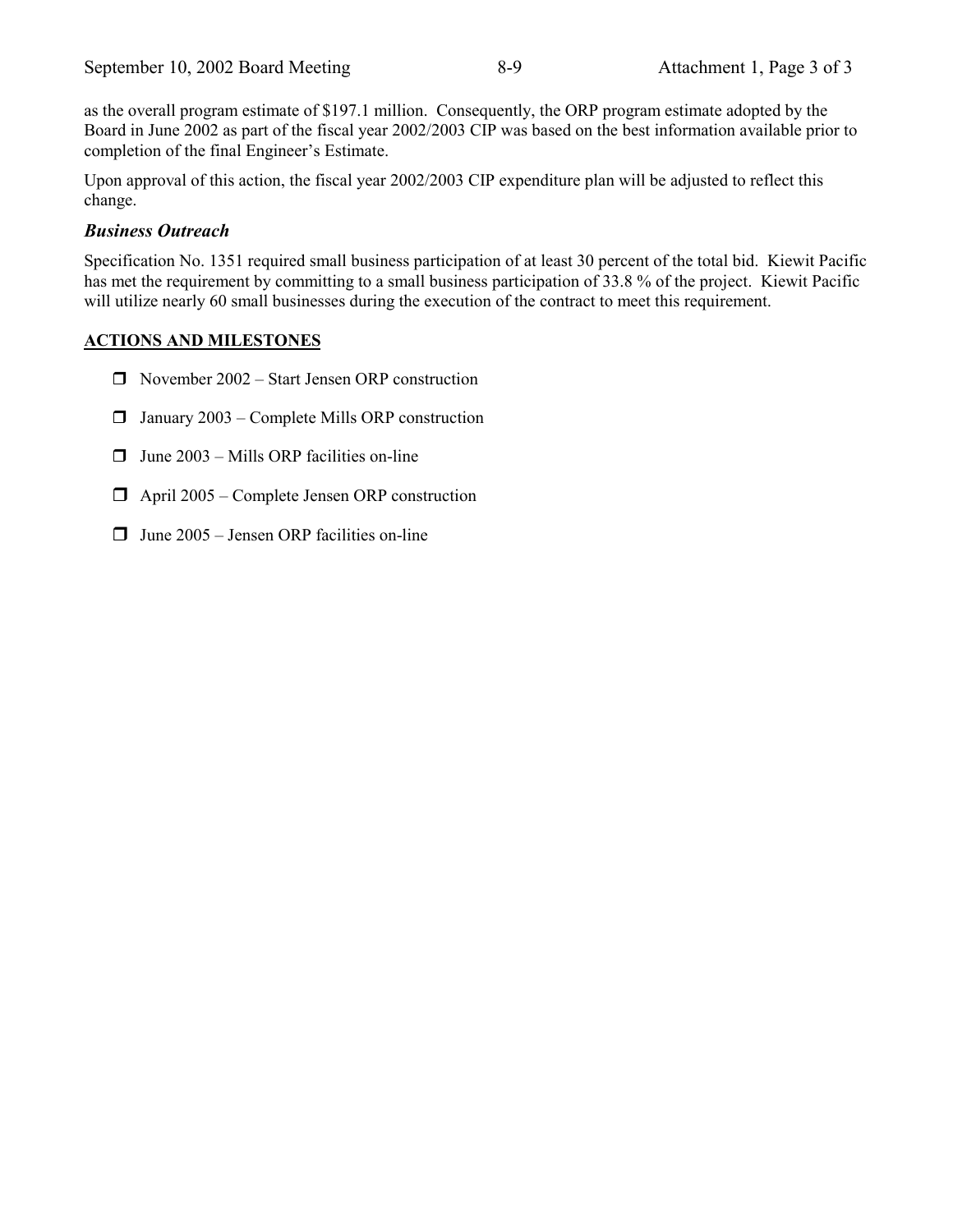### **The Metropolitan Water District of Southern California**

#### **Abstract of Bids Received August 2, 2002, at 2:00 P.M.**

#### **Specifications No. 1351**

#### **Construction of the Oxidation Retrofit At the Joseph Jensen Filtration Plant**

The contract consists of performing all necessary work to treat water with ozone disinfection system. The contract work includes constructing buildings and water-bearing structures, constructing new chemical storage and feed facilities, modifying plant conduits and pipelines, installing Metropolitan-furnished oxygen/ozone equipment, and adding and modifying plant utilities and appurtenances at the Joseph Jensen Filtration Plant.

#### **Engineer's Estimate: \$ 60,700,000**

| <b>Bidder and Location</b>              | <b>Total</b> | <b>SBE \$</b> | SBE % | Met SBR* |
|-----------------------------------------|--------------|---------------|-------|----------|
| Kiewit Pacific Co. Santa Fe Springs, CA | \$69,729,000 | \$23,573,648  | 33.8% | Yes      |
| ARB Inc. Lake Forest, CA                | \$69,772,000 | N/A           | N/A   | N/A      |
| J.F. Shea Construction, Inc. Walnut, CA | \$71,009,000 | N/A           | N/A   | N/A      |
| Tutor-Saliba/Natkin Sylmar, CA          | \$74,777,000 | N/A           | N/A   | N/A      |

\* SBR (Small Business Requirement) Participation set at 30%  $N/A - Not$  applicable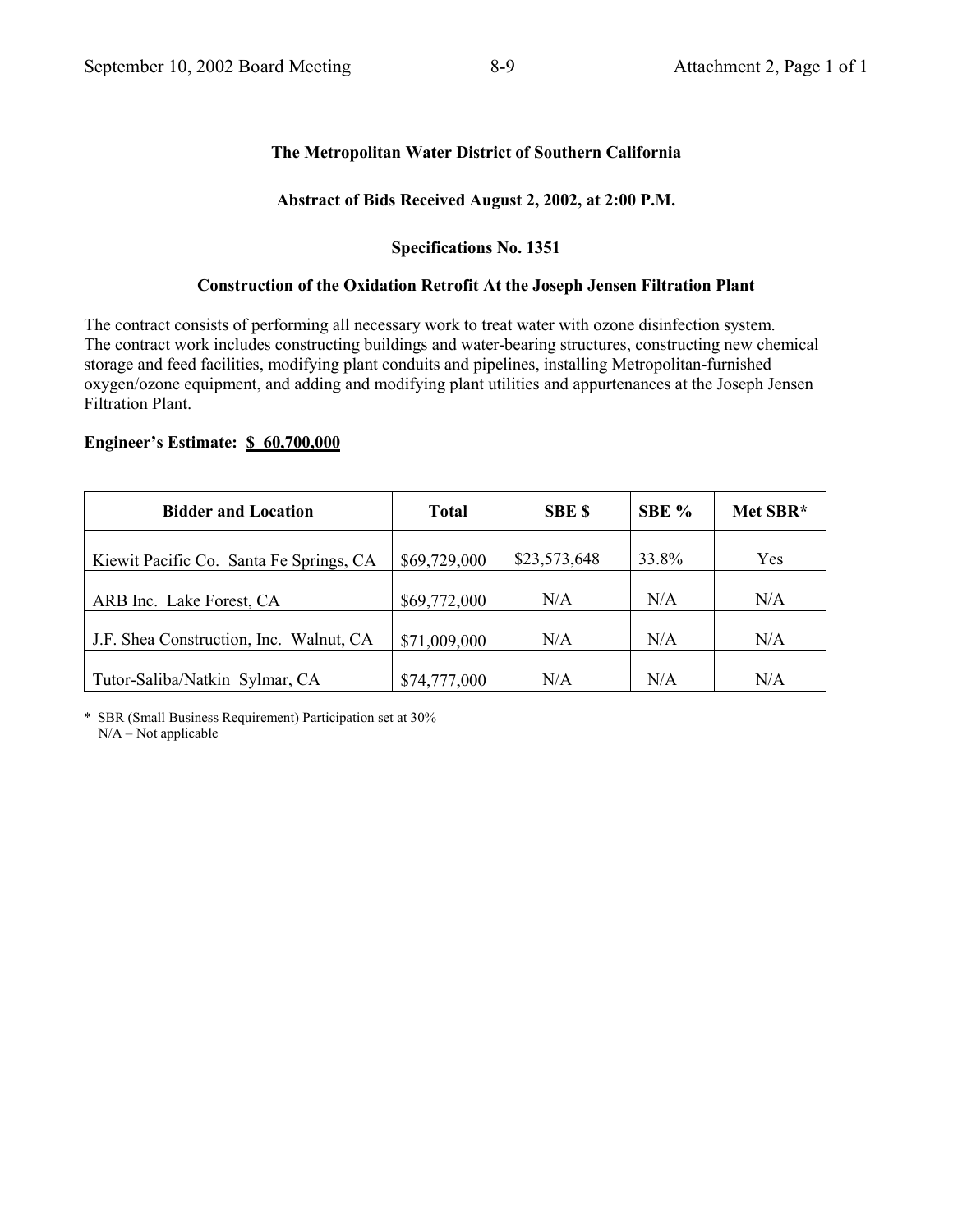### **Financial Statement for Jensen and Mills Oxidation Retrofit Program**

A breakdown of Board Action No. 9 for Approp. No. 15173 for construction of the Joseph Jensen Filtration Plant oxygen/ozone facilities is as follows:

|                                                                                                                     | <b>Previous</b><br><b>Board Action</b><br>No. 8<br>(Jan. 2002) | Current<br><b>Board Action</b><br>No. 9<br>(Sep. 2002) | <b>New Total</b><br>Appropriated<br><b>Amount</b> |
|---------------------------------------------------------------------------------------------------------------------|----------------------------------------------------------------|--------------------------------------------------------|---------------------------------------------------|
| <b>Previously Completed Contracts</b><br>Ozone Equipment -<br>(Specifications No. 1346A) $^{(1)}$                   | \$13,198,814<br>18,638,500                                     | $\boldsymbol{\mathsf{S}}$<br>$\theta$<br>(2,058,500)   | \$13,198,814<br>16,580,000                        |
| Contract - Specifications No. 1367B<br>(Mills ORP)                                                                  | 28,947,000                                                     | $\boldsymbol{0}$                                       | 28,947,000                                        |
| Contract - Specifications No. 1350<br>(Jensen Service Center Demolition &<br>Reclaimed Washwater Line Installation) | 2,030,000                                                      | $\boldsymbol{0}$                                       | 2,030,000                                         |
| Contract – Specifications No. 1351<br>(Jensen ORP) $^{(2)}$                                                         | $\boldsymbol{0}$                                               | 66,629,000                                             | 66,629,000                                        |
| <b>Subtotal Contracts</b>                                                                                           | 62,814,314                                                     | 64,570,500                                             | 127,384,814                                       |
| Labor                                                                                                               |                                                                |                                                        |                                                   |
| Research/Preliminary Design                                                                                         | 11,886,000                                                     | $\boldsymbol{0}$                                       | 11,886,000                                        |
| Final Design/Specifications Preparation                                                                             | 20,105,000                                                     | $\theta$                                               | 20,105,000                                        |
| Construction Inspection and Support                                                                                 | 10,322,000                                                     | 9,170,000                                              | 19,492,000                                        |
| Control System Programming                                                                                          | 370,000                                                        | 392,000                                                | 762,000                                           |
| Water System Operations (Start-up)                                                                                  | $\boldsymbol{0}$                                               | 452,000                                                | 452,000                                           |
| Metropolitan Forces Construction                                                                                    |                                                                | 1,322,000                                              | 1,322,000                                         |
| Owner Services (Contract Admin.,<br>Environmental, Permitting, Project<br>Mgmt/Coordination, O & M Manuals)         | 3,800,000                                                      | 3,516,000                                              | 7,316,000                                         |
| <b>Subtotal Labor</b>                                                                                               | 46,483,000                                                     | 14,852,000                                             | 61,335,000                                        |
| Materials and Supplies                                                                                              | 844,500                                                        | 802,500                                                | 1,647,000                                         |
| <b>Incidental Expenses</b>                                                                                          | 902,000                                                        | 390,000                                                | 1,292,000                                         |
| Professional/Technical Services                                                                                     | 12,200,000                                                     | 580,000                                                | 12,780,000                                        |
| Office Space                                                                                                        | 2,300,000                                                      | $\boldsymbol{0}$                                       | 2,300,000                                         |
| <b>Operating Equipment</b>                                                                                          | 305,000                                                        | 427,000                                                | 732,000                                           |
| Remaining Budget <sup>(3)</sup>                                                                                     | 7,271,186                                                      | (1,522,000)                                            | 5,749,186                                         |
| <b>Total</b>                                                                                                        | \$133,120,000                                                  | <u>\$80,100,000</u>                                    | \$213,220,000                                     |

(1) Reduced contract amount by \$2.058 million in Board Action No. 9 to reflect credit back to Metropolitan for deleted work scope

(2) Amount reflects \$3.1 million of contract funding authority that has previously been appropriated for construction of ferric chloride tank farm in August 2001 for Appropriation 15371

(3) Reduced Remaining Budget in Board Action No. 9 to reflect limited uncertainty in final remaining phases of the program